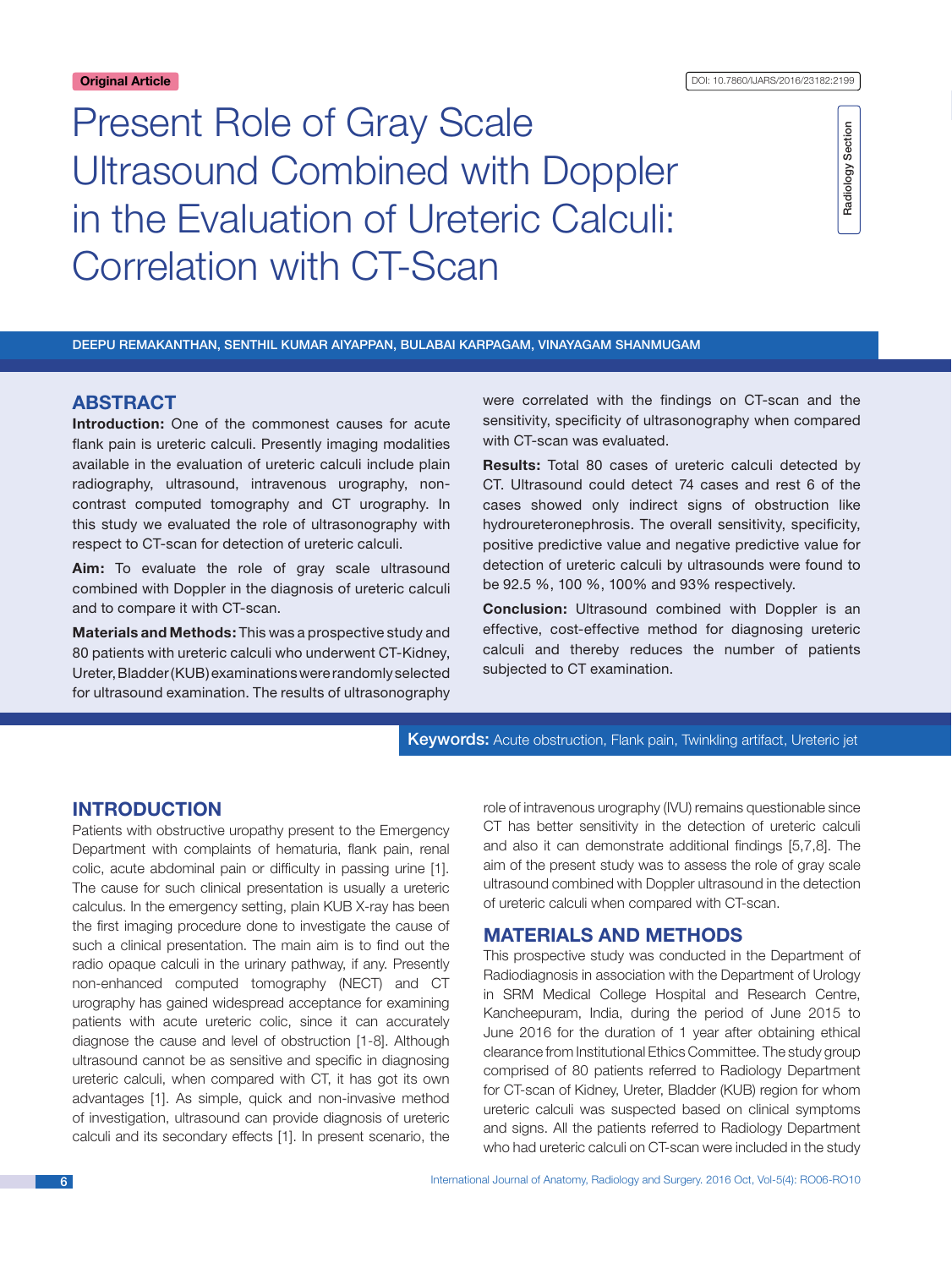except for patients not willing for ultrasound examination. Patients with history of trauma were excluded from the study. Written informed consent was taken from all the patients before CT and ultrasound examinations. CT examinations was performed using 64 slice CT, Siemens Medical Systems, Germany. The findings of CT-scan like whether ureteric calculi is present or not and the size, number and location of ureteric calculi, along with their CT density were noted. Presence of other ancillary findings like hydroureteronephrosis, perinephric fat stranding and fluid was also noted. All the patients who had ureteric calculi on CT-scan also underwent ultrasound examination. Ultrasound examinations were done on PHILIPS HD (High definition) 11 XE ULTRASONIC MACHINE, using 2-5 MHz curvilinear transducer. Sonography was done by a radiologist with atleast 5 years experience in ultrasound. All sonographic examinations were carried out within the first 24 hours of patient's hospital stay, mostly within 1-5 hours of admission. Scanning was done with full bladder. No other prior preparation was done. The whole abdomen including the pelvis was scanned. Patients were scanned first in supine position and then in prone. Every effort was made to see for any echogenic calculus with acoustic shadowing within the renal pelvicalyceal systems or ureters or within the bladder. Ureter if dilated on the symptomatic side was traced upto the level of obstruction. If a ureteric calculus is seen, then their size, number and location would be evaluated. Doppler ultrasound was also performed to look for twinkling artifact, assess resistivity index and ureteric jets. The radiologist performing the ultrasound was blinded to the results of CT examination. The findings of ultrasonography were compared with that of CT-scan findings. Appropriate statistical analysis was done using latest version of SPSS software to evaluate the sensitivity, specificity, positive and negative predictive value of grey scale ultrasound combined with Doppler in the detection of ureteric calculi when compared with CT-scan.

# **RESULTS**

A total of 80 patients with acute abdominal pain and/or hematuria were included in this study. The youngest patient in our study was 5 years old and the oldest was 70 years of age. A definite male predominance with a male: female ratio of 3: 1 was observed. Most patients in the present study were under the age group 21 – 30 years (41 patients) accounting for 51% of the study group [Table/Fig-1]. The study group comprised of 56 males and 24 females ( $n = 80$ ). The commonest presenting symptoms were abdominal pain (100%) and hematuria (38%). The commonest accompanying symptoms were that of disturbed sleep and difficulty in micturation. Out of 80 patients 25 complained of disturbed sleep due to pain [Table/Fig-2].

Out of the 80 patients in the present study, ultrasonography showed ureteric calculus in about 74 patients. In 30 out of 74 cases the calculus was situated in the pelvi–ureteric junction. In 22 cases it was seen in the proximal ureter. In 10 cases it

| Age group (in years)                         | <b>Males</b> | <b>Females</b> | <b>Total</b> | Percentage |
|----------------------------------------------|--------------|----------------|--------------|------------|
| $0 - 10$                                     |              |                |              | 1%         |
| $11 - 20$                                    | 4            | 2              | 6            | 8%         |
| $21 - 30$                                    | 25           | 16             | 41           | 51%        |
| $31 - 40$                                    | 5            | 2              | 7            | 9%         |
| $41 - 50$                                    | 8            | 3              | 11           | 14%        |
| $51 - 60$                                    | 10           | 1              | 11           | 14%        |
| 61-70                                        | 3            |                | 3            | 4%         |
| Total                                        | 56           | 24             | 80           |            |
| <b>Table/Fig-1]:</b> Age & sex distribution. |              |                |              |            |

| <b>Symptoms</b>                                      | <b>No. of Patients</b> | Percentage |  |
|------------------------------------------------------|------------------------|------------|--|
| Abdominal pain                                       | 80                     | 100%       |  |
| Hematuria                                            | 30                     | 38%        |  |
| Back pain                                            | 10                     | 13%        |  |
| Difficulty in micturation                            | 15                     | 19%        |  |
| Fever                                                | 10                     | 13%        |  |
| Disturbed sleep                                      | 25                     | 31%        |  |
| Signs                                                |                        |            |  |
| <b>Tenderness</b>                                    | 80                     | 100%       |  |
| <b>Guarding &amp; Rigidity</b>                       | 15                     | 19%        |  |
| Raised body temperature                              | 20                     | 25%        |  |
| Tachycardia                                          | 35                     | 44%        |  |
| Pallor                                               | 22                     | 28%        |  |
| <b>[Table/Fig-2]:</b> Presenting symptoms and signs. |                        |            |  |

was seen in the vesicoureteric junction. In 8 cases the calculi was in mid ureter and in 4 cases it was in distal ureter. In majority of cases (41%) ureteric calculi was identified in the pelvi-ureteric junction by ultrasonography [Table/Fig-3].

In all the 74 cases, the calculus was unilateral. No case of bilateral ureteric calculi was recorded among the study group. Most of the cases (46 cases), the affected side was right side. In all the 74 cases, it was single ureteric calculus [Table/Fig-4]. 70 out of 80 patients in this study showed renal enlargement. In this study, all the 80 patients had hydronephrosis. Twinkling artifacts were seen in about 95% of cases [Table/Fig-5]. Co– existent renal calculi were seen in 30 cases (38%). Posterior acoustic shadowing due to calculi was seen in 81% cases [Table/Fig-6]. Increased resistivity index was seen in 30 (38%)

| <b>Location of Calculus</b>                     | No. of Cases<br>74 | Percentage |
|-------------------------------------------------|--------------------|------------|
| Pelvi-ureteric Junction                         | 30                 | 41 %       |
| <b>Proximal Ureter</b>                          | 22                 | 30%        |
| Mid Ureter                                      | 8                  | 11%        |
| Distal Ureter                                   | 4                  | 5%         |
| Ureterovesical Junction                         | 10                 | 14 %       |
| <b>[Table/Fig-3]:</b> Ultrasonography findings. |                    |            |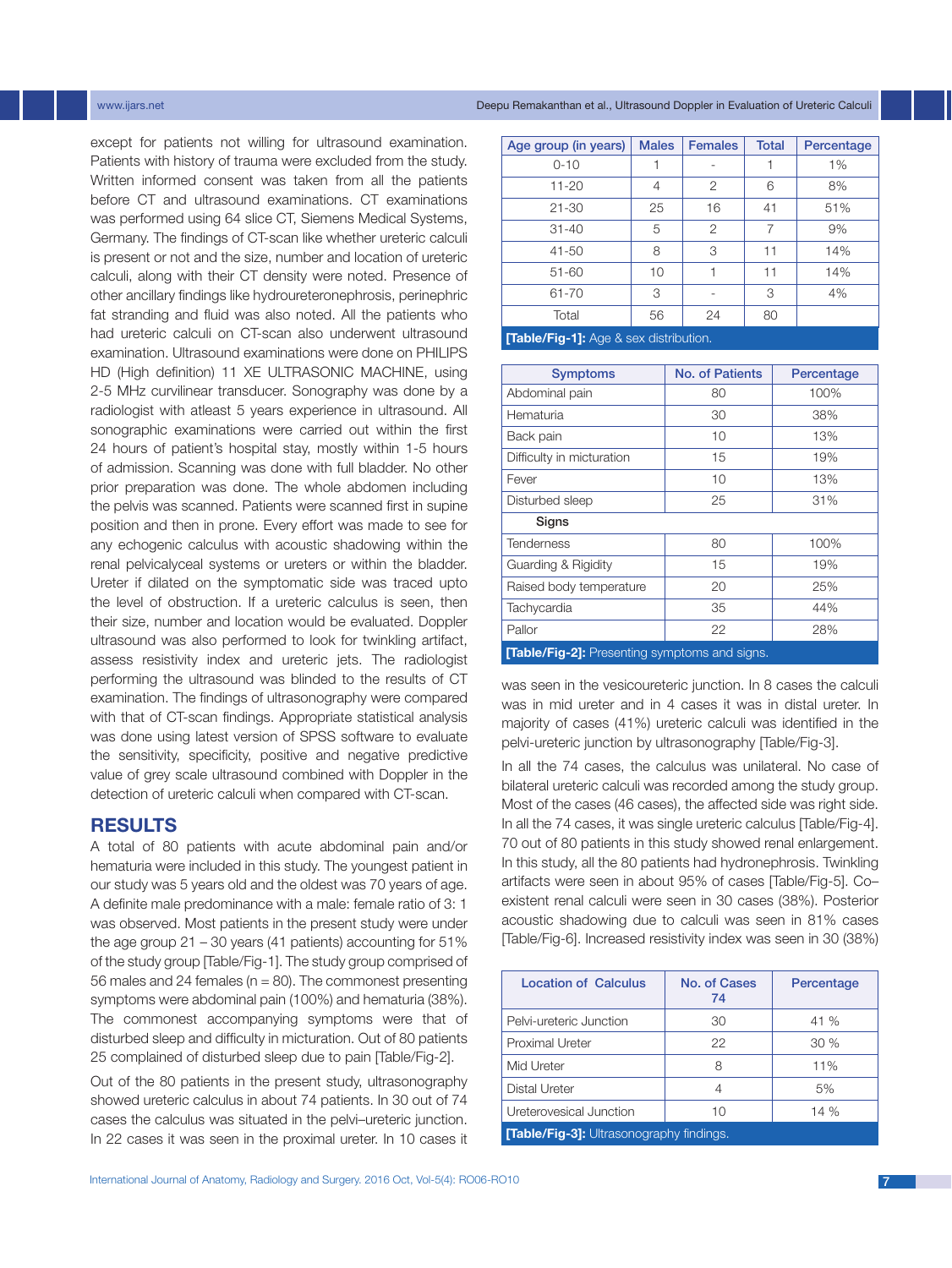#### Deepu Remakanthan et al., Ultrasound Doppler in Evaluation of Ureteric Calculi www.ijars.net

| SI.<br>No. | <b>Ureteric Calculi</b>               | No. of Cases<br>$(n=74)$ | Percentage           |
|------------|---------------------------------------|--------------------------|----------------------|
| 1.         | Side                                  |                          |                      |
|            | Right                                 | 46                       | 62%                  |
|            | Left                                  | 28                       | 38%                  |
|            | Unilateral                            | 74                       | 100%                 |
|            | Bilateral                             |                          |                      |
| 2.         | Number                                |                          |                      |
|            | Single ureteric calculus              | 74                       | 100%                 |
|            | Multiple ureteric calculi             |                          |                      |
| 3.         | Size                                  |                          |                      |
|            | <3mm size                             | 12                       | 16%                  |
|            | >3mm size                             | 62                       | 84%                  |
| 4.         | Urinary Obstruction (n=80)            |                          |                      |
|            | Complete obstruction                  | 15                       | 19%                  |
|            | Partial obstruction                   | 65                       | 81%                  |
|            | <b>[Table/Fig-4]:</b> Characteristics | <b>of</b><br>ureteric    | calculi<br>as<br>per |

ultrasonography.



**[Table/Fig-5]:** Ultrasound image showing right vesicoureteric junction calculus with twinkling artifact (white arrows).



**[Table/Fig-6]:** Ultrasound image showing right lower ureteric calculus with posterior acoustic shadowing (white arrow).

and absent ureteral jet on the side of obstruction was seen in 15 (19%) [Table/Fig-7].

Out of the six cases in which ultrasound could not detect ureteric calculi, four had small sized calculi of 2 to 3mm and two patients were obese. Even in those cases there were signs of obstruction like hydronephrosis, absent ureteric jet and increased resistivity index in intrarenal arteries. Of these 6 cases, 4 cases had midureteric calculus and 2 had calculus in proximal ureter [Table/Fig-8]. Of these six cases, all cases showed hydroureteronephrosis, two cases showed raised intrarenal resistivity index and 3 cases showed presence of ureteric jet indicating partial obstruction [Table/Fig-9].

| SI.<br>No. | <b>Associated Findings</b>               | No. of Cases<br>$(n=80)$ | Percentage |
|------------|------------------------------------------|--------------------------|------------|
| 1.         | Hydronephrosis                           | 80                       | 100 %      |
| 2.         | Renal enlargement                        | 70                       | 88 %       |
| 3.         | Posterior acoustic shadowing             | $60$ (n=74)              | 81%        |
| 3.         | Co-existent renal calculi                | 30                       | 38 %       |
| 4.         | Ureteral dilation                        | 80                       | 100 %      |
| 5.         | Twinkling artifacts                      | $70(n=74)$               | 95%        |
| 6.         | Perirenal fluid collection               | 10                       | 13 %       |
| 7.         | Increased RI in intra renal<br>vessels   | 30                       | 38%        |
| 8.         | Absent ureteric jet on affected<br>side. | 15                       | 19%        |

**[Table/Fig-7]:** Associated findings in ureteric calculi detected by ultrasonography.

| SI.<br>No.                                                                        | <b>Site of Ureteric Calculus</b> | <b>USG</b><br>No. of Cases | <b>CT</b><br>No. of Cases |
|-----------------------------------------------------------------------------------|----------------------------------|----------------------------|---------------------------|
| 1.                                                                                | Pelviureteric Junction (PUJ)     | 30                         | 30                        |
| 2.                                                                                | Proximal ureter                  | 22                         | 24                        |
| 3.                                                                                | Mid ureter                       | 8                          | 12                        |
| 4.                                                                                | Distal ureter                    | 4                          | 4                         |
| 5.                                                                                | Vesicoureteric junction          | 10                         | 10                        |
| <b>Table/Fig-8]:</b> Correlation of ultrasound findings with CT-KUB<br>$(n=80)$ . |                                  |                            |                           |



**[Table/Fig-9]:** Ultrasound image showing normal ureteric jet on left side in a patient with left upper ureteric calculus indicating partial obstruction (white arrow).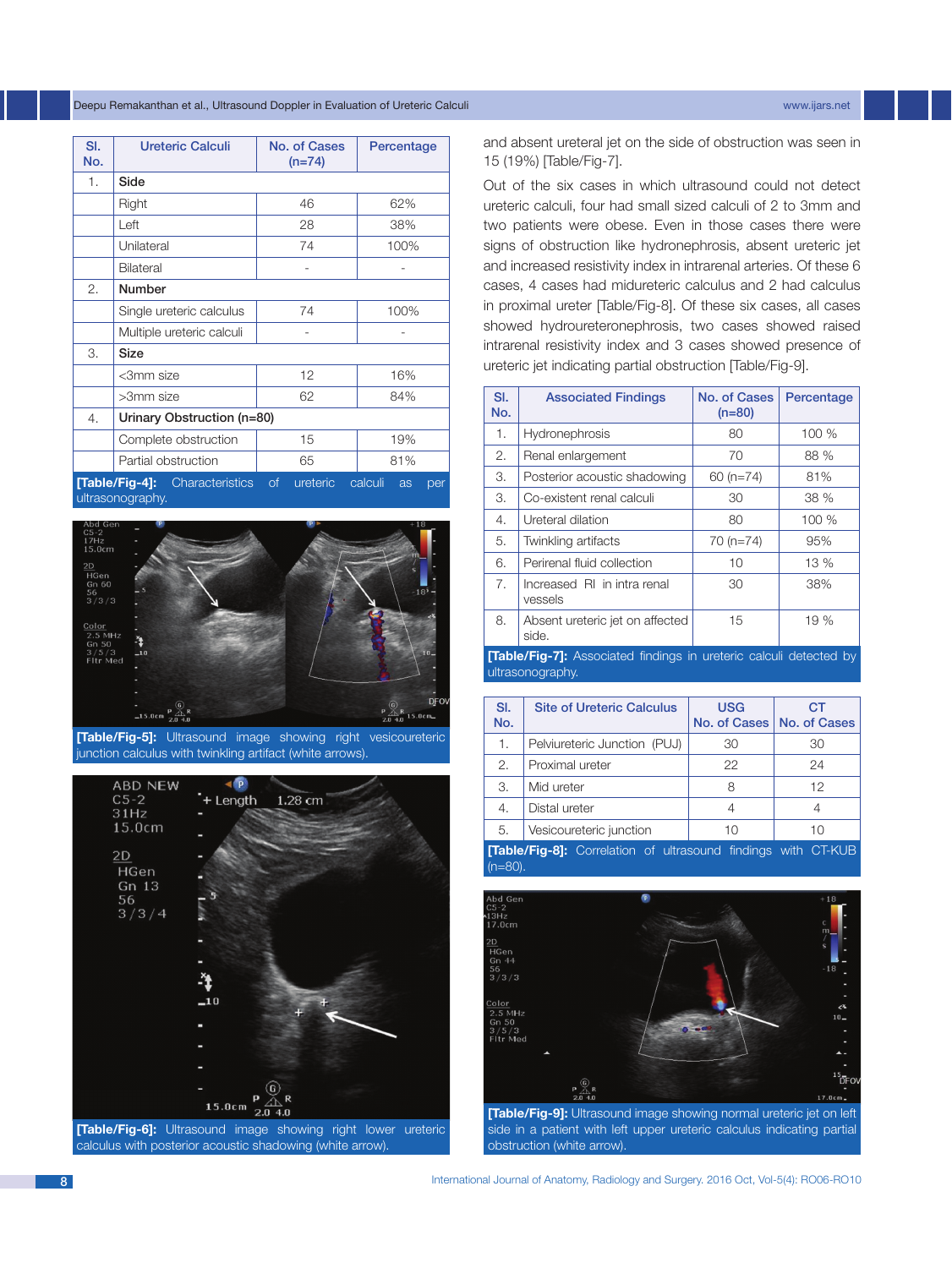#### www.ijars.net **Deepu Remakanthan et al., Ultrasound Doppler in Evaluation of Ureteric Calculi**

The overall sensitivity, specificity, positive predictive value and negative predictive value for detection of ureteric calculi by ultrasound were found to be 92.5 % (95% CI: 83.8 - 96.9 %), 100 % (95% CI: 94.2 – 100 %), 100%(95% CI: 93.8-100%) and 93% (95% CI: 84.8 -97%) respectively [Table/Fig-10].

|                                                                            | <b>Calculi Absent</b> | <b>Calculi Present</b> |
|----------------------------------------------------------------------------|-----------------------|------------------------|
| Test positive                                                              |                       | 74                     |
| Test negative                                                              | 80                    | R                      |
| Total                                                                      | 80                    | 80                     |
| <b>Table/Fig-10]:</b> Calculation of sensitivity, specificity, PPV and NPV |                       |                        |

for detection of ureteric calculi by ultrasound when correlated with CT-KUB.

# **DISCUSSION**

Ultrasound is a simple inexpensive investigation which requires neither radiographic contrast media nor ionizing radiation. Gray scale ultrasound provides anatomic information regarding obstruction and also the level and cause of obstruction. Doppler ultrasound can provide physiologic and functional data regarding obstruction [9]. Although non-contrast CT has higher sensitivity and specificity for diagnosing ureteral stones, it always carries risk of ionizing radiation, slightly expensive and not freely available [1].

Presence of echogenic calculus is the direct sign of ureteric calculi on ultrasound which was seen in 74 out of 80 cases in our study. Posterior acoustic shadowing which is a sign of calculi was seen in 81% of ureteric calculus in our study. The most important indirect signs of ureteric obstruction in renal ultrasonography are intrarenal and ureteral dilatation. Separation of central renal sinus echoes by anechoeic structures that can be connected is characteristic of collecting system dilatation and is referred to as "hydronephrosis." It is well recognized that all dilated renal collecting systems are not obstructed. Because ultrasound relies purely on identification of collecting system dilation, false positive studies can be frequent. Causes for a false positive study include an extrarenal pelvis, prominent renal vasculature, residual dilation as a result of vesicoureteric reflux, congenital megacalices, papillary necrosis, pyelonephritis, distended urinary bladder and other rarer causes [9-12]. Even if a dilated collecting system is owing to an anatomical ureteric obstruction, the degree of dilation does not determine whether the obstruction is functionally significant. Addition of Doppler ultrasound can overcome some of these false positive cases. Doppler usage has been applied to 3 main situations 1, Differentiation of central vasculature from the collecting system 2, Evaluation of ureteral patency by Doppler analysis of ureteral jets 3, Identifying functionally significant obstruction by detection of increased intrarenal arterial resistance [9]. Distinguishing vessels from a mildly dilated collecting system is important because even mild dilation in the proper clinical setting may indicate true obstruction. Another use of Doppler analysis in the evaluation of possible obstruction is assessment of ureteral jets. When a ureter is patent, a jet of urine can be detected within the urinary bladder near the ureterovesical junction. Identification of a ureteral jet implies ureteral patency or at least absence of complete obstruction. Examinations of ureteral jets can be time consuming and are operator and experience dependent. In our study, ureteric jet was absent on the affected side in about 15 cases. Absence of ureteric jet on affected side strongly correlates with high grade obstruction [13]. Twinkling artifacts which is a color-flow artifact seen as a rapidly changing color encoding behind a strongly reflecting structure were seen in 95% of cases, making it the most important sign of calculi in our study [14].

Doppler assessment of intrarenal arterial resistance may be a marker for significant obstruction. Many investigators believe that hemodynamic changes are central to renal damage from obstruction. To characterize intrarenal Doppler waveform, most investigators have used the resistivity index (RI). Obstruction can produce an elevated RI. Normal intrarenal RI value upper limit is 0.7. This can be applied in case of ureteric calculi obstruction. In the current study, RI was seen elevated in 30 out of 80 cases. The intrarenal resistivity index should not be interpreted in isolation as normal indices do not rule out the absence of obstruction [15].

False negative cases (obstruction but no collecting system dilation) are less common. Causes include very early acute obstruction, hypovolemia, dehydration, retroperitoneal metastasis and retroperitoneal fibrosis [9]. In our study, collecting system and ureteric dilatation was present in all cases and no false positive cases were encountered. Six cases of ureteric calculi which were missed by ultrasound also showed hydroureteronephrosis and other indirect evidence of obstruction in Doppler ultrasound. In our study we encountered most commonly single ureteric calculus which was most often seen on right side. We did not encounter a single case of multiple ureteric calculi and calculi smaller than 3mm were less common in our study.

Ultrasonography was able to pick up the echogenic ureteric calculi on the symptomatic side in most of the cases in our study. Addition of Doppler ultrasound also increased the sensitivity and specificity of ureteric calculi detection by twinkling artifact assessment, measurement of resistivity index and ureteric jet assessment. The overall sensitivity, specificity, positive predictive value and negative predictive value for detection of ureteric calculi by ultrasound were found to be 92.5 %, 100 %, 100% and 93% respectively in our study. In our study only direct visualization of ureteric calculi was considered to be positive study. The study done by Patlas M et al., [16] showed sensitivity and specificity of 93% and 95% for diagnosing ureteric calculi in ultrasound with sensitivity correlating with our study and specificity slightly more in our